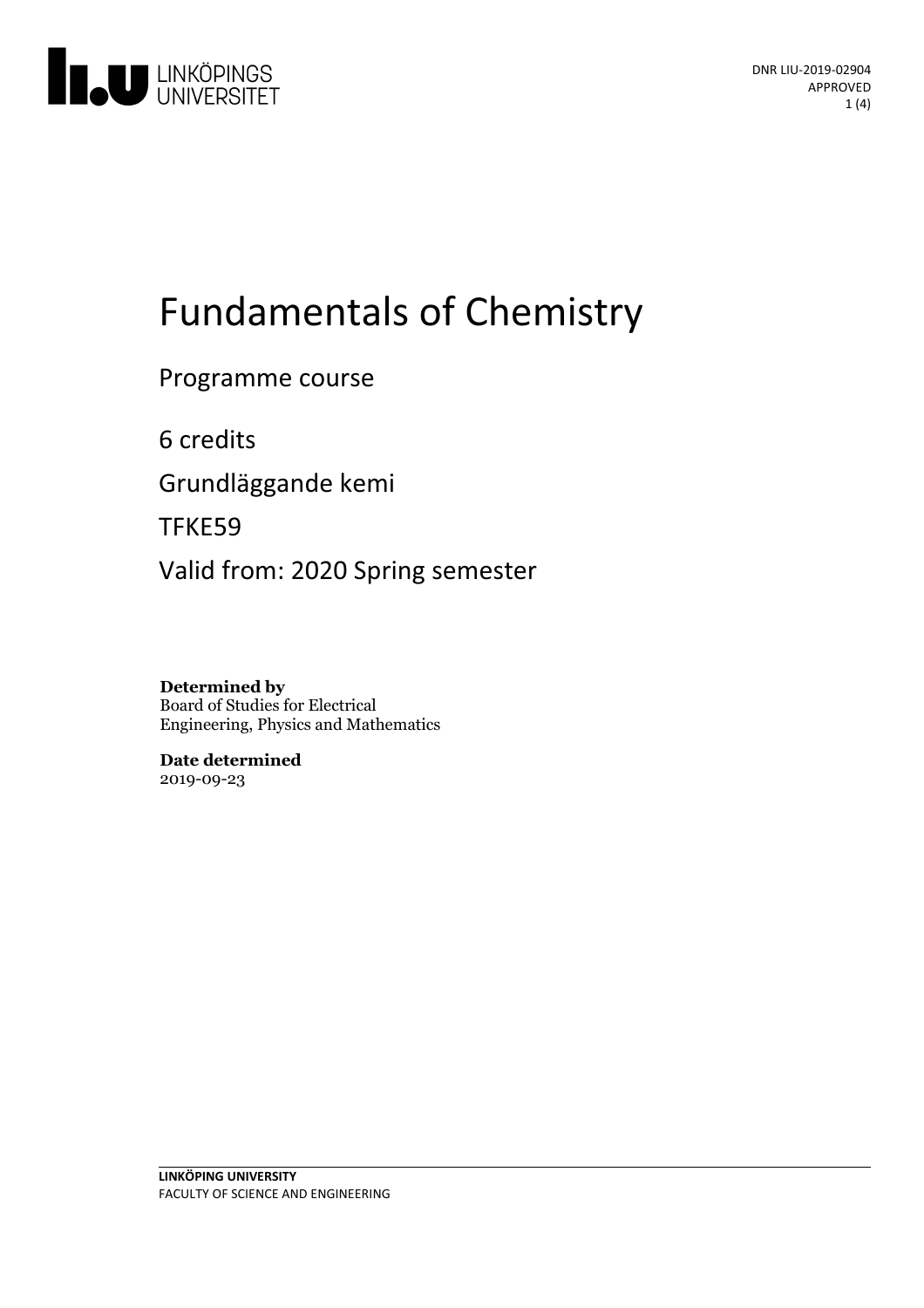Main field of study Chemistry

Course level

First cycle

## Advancement level

 $G_1X$ 

## Course offered for

- Biomedical Engineering, M Sc in Engineering
- Applied Physics and Electrical Engineering International, M Sc in Engineering
- Applied Physics and Electrical Engineering, M Sc in Engineering

# Entry requirements

Note: Admission requirements for non-programme students usually also include admission requirements for the programme and threshold requirements for progression within the programme, or corresponding.

# Intended learning outcomes

The course will give the students an introduction to general chemistry and organic chemistry. After completing the course, the student should be able to

- 
- 
- perform stoichiometric calculations. describe the structures of atoms and molecules. discuss different types of chemical bonding and the relationship between bonding and state of aggregation, and other properties of solids, solutions,<br>and gases.<br>• explain the meaning of chemical equilibrium, and its applications on<br>equilibria of acids and bases along with solubility equilibria.
- 
- 
- $\bullet$  explain the energetics and kinetics of chemical reactions.  $\bullet$  describe the laws of thermodynamics, in particular their application on chemical systems.<br>• describe the classification of organic substances, their properties and
- 
- nomenclature.<br>• describe the conformation and stereochemistry of organic compounds and their common reaction types.<br>• perform some elementary chemical laboratory techniques, show some skill
- in theoretical analysis of experimental data and summon up the results in a laboratory report.

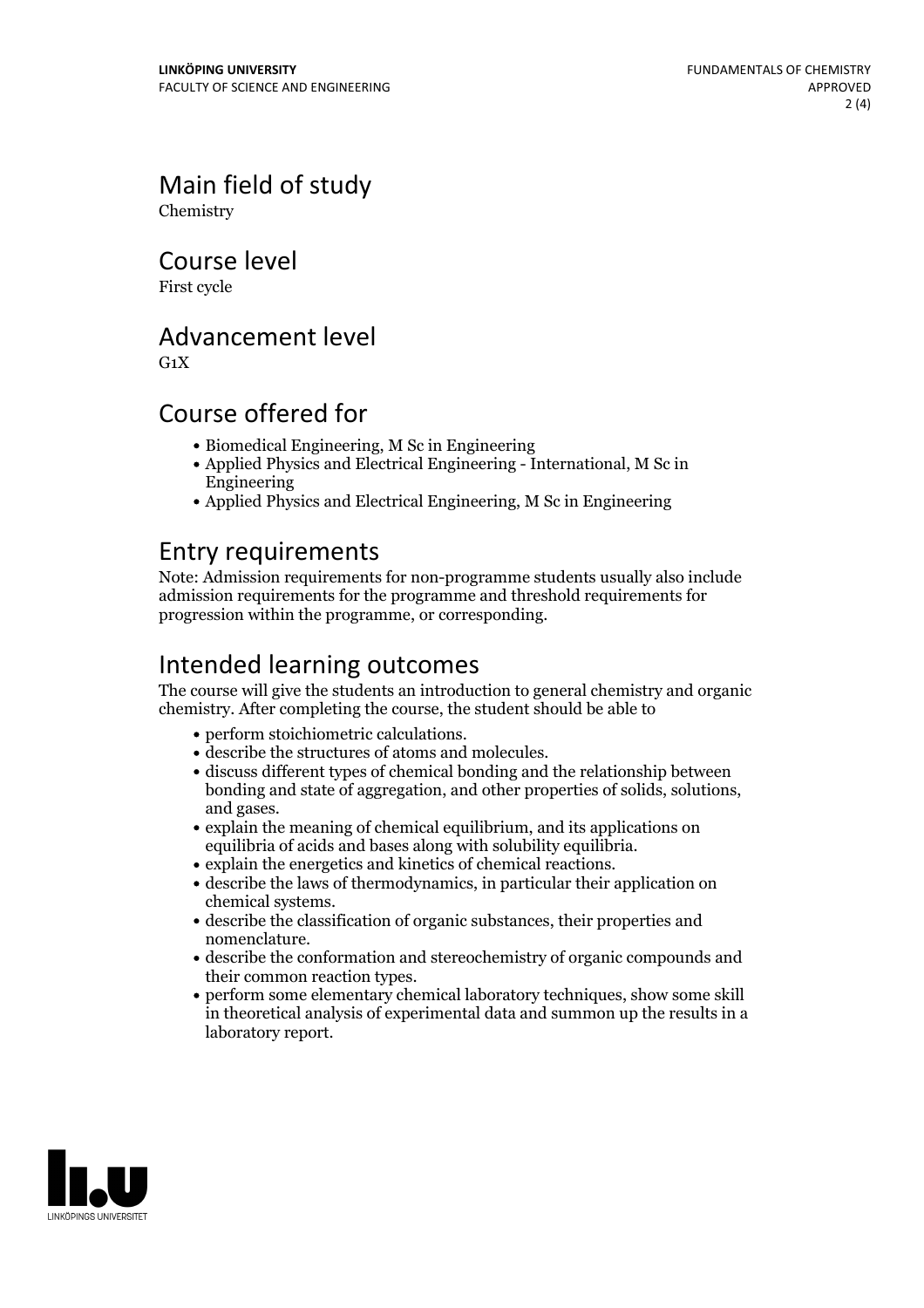## Course content

The electronic structures of atoms and molecules. Stoichiometry. Chemical kinetics and equilibria with emphasis on acid-base equilibria. Chemical bonding. The three laws of thermodynamics and the concepts enthalpy, entropy, and free energy. The functional groups of organic chemistry, nomenclature, properties, conformation and stereochemistry. Substitution, elimination and addition reactions in organic chemistry.

# Examination

| LAB <sub>1</sub> | Laboratory work     | 1 credits | U.G        |
|------------------|---------------------|-----------|------------|
| TEN <sub>1</sub> | Written examination | 5 credits | U, 3, 4, 5 |

To pass the experimental part, the presence at laborations are mandatory and the written reports must be approved.

# Grades

Four-grade scale, LiU, U, 3, 4, 5

# Other information

#### **About teaching and examination language**

The teaching language is presented in the Overview tab for each course. The examination language relates to the teaching language as follows:

- If teaching language is Swedish, the course as a whole or in large parts, is taught in Swedish. Please note that although teaching language is Swedish, parts of the course could be given in English. Examination language is
- Swedish.<br>• If teaching language is Swedish/English, the course as a whole will be taught in English if students without prior knowledge of the Swedish language participate. Examination language is Swedish or English
- (depending on teaching language).<br>• If teaching language is English, the course as a whole is taught in English.<br>Examination language is English.

#### **Other**

The course is conducted in a manner where both men's and women's

The planning and implementation of a course should correspond to the course should correspond to the course should correspond to the course should correspond to the course should correspond to the course of the course of t syllabus. The course evaluation should therefore be conducted with the course syllabus as a starting point.